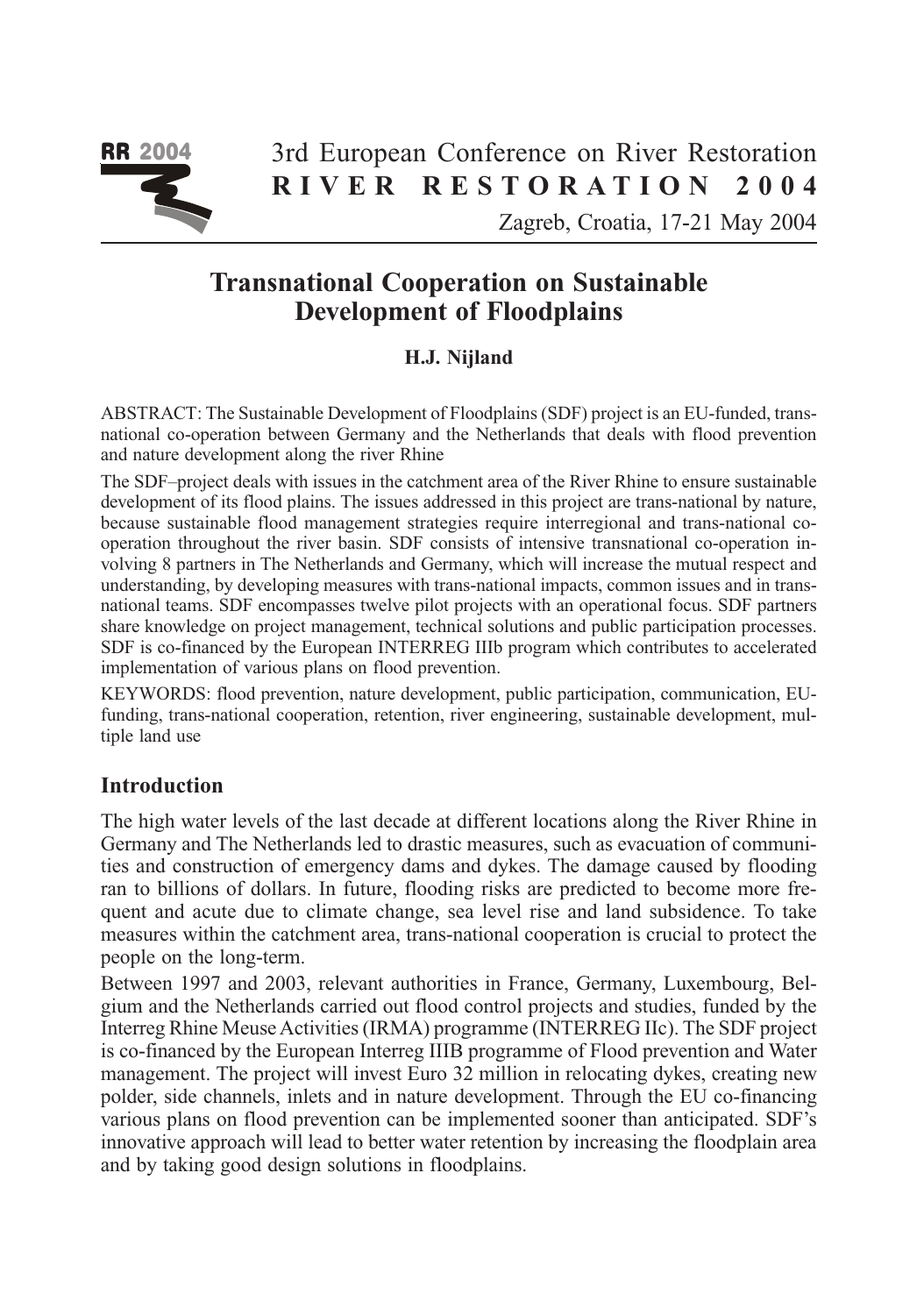# Objectives of the project

The overall objective of the SDF project is to have developed floodplains for sustainable multifunctional use in and along the main river Rhine aiming at reducing high water floods. An important underlying objective is a solid operational network, exchanging/transferring knowledge and disseminating it to many other authorities responsible for similar tasks throughout Europe.

Project goals are :

- Improved river engineering and navigation by flood prevention measures and technical designs, contributing to the implementation of the transnational Rhine Action Plan.
- Improved nature and environment development e.g. creating liveable space (sustainable multi-functional land use) by elaborating the multiple land use concept into natural development strategies and into territorial planning policies.
- Enhanced social action and communication e.g. setting up a transnational co-operation network of responsible authorities (to support also other projects in the future) as well as creating a cross-sectoral network for flood management.

The logical framework of SDF is built on the view that sustainability consists of an integrated approach on the above main issues, and that it is important to pay attention to it during the different stages of a project. Sustainability will become prominent in the maintenance stage but has to be taken into account in the design during the planning stage and the implementation (Figure 1).



Figure 1. Logical framework of SDF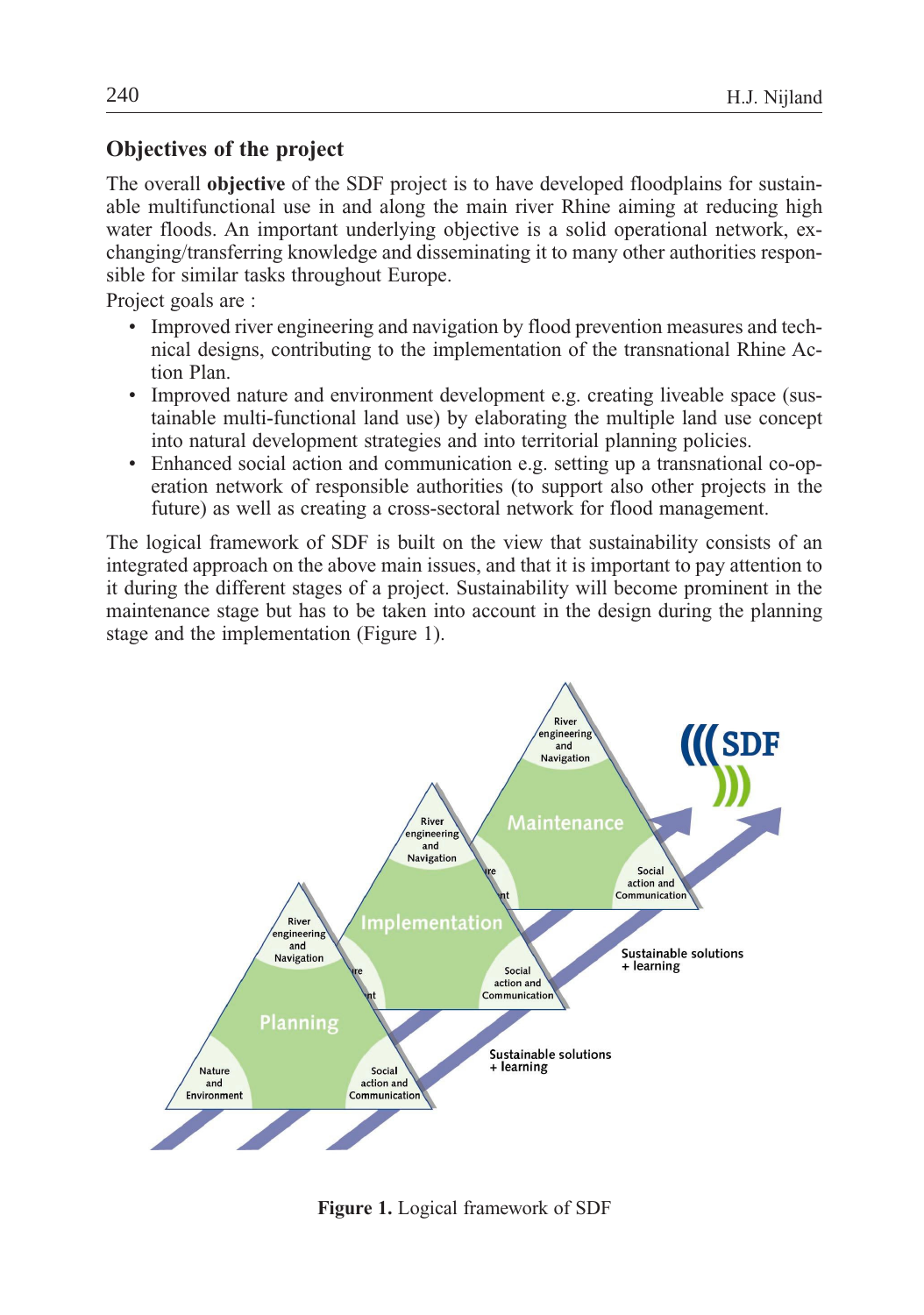#### Innovative approach

The innovative approaches for territorial planning especially aim at multiple land use in flood plains, public-private-partnerships for flood plain and nature development, voluntary interregional co-operation and co-operative planning approaches for retention measures and multi-stakeholder processes.

Due to the diversity of responsibilities for flood management in Europe and by a lack of co-operation in river basins on the implementing level common approaches, quick realisation and mutual understanding have been difficult up to now. Through SDF considerable progress is to be made towards a common realisation of spatially, ecologically and economically important measures for sustainable flood plains. This way of practical co-operation on concrete measures, between trans-national partners from far upstream to far downstream along a main river on concrete measures can be considered as absolutely innovative for Europe.

The standard measure for flood protection that pre-dominated in the past was dike heightening. After the big floods in the nineties, there was a radical break from the "higher dykes" philosophy, and a new approach was launched called "Room for the River". The SDF project is a unique opportunity to implement on a large scale this innovative approach to water retention by creating or redeveloping flood plains along the Rhine's main course.

# Project activities

In the Action Plan of Flood Defence of the International Commission on the Protection of the Rhine(ICPR) 54 floodplain measures in the Rhine catchment were designated along the Rhine River. In the framework of SDF 12 flood plains will be developed in a sustainable way. Between now and 2007, a retention capacity of 26,5 Million cubic metres will be created in an area of 21 square kilometres. This is one big step in order to reduce the flood levels by 70 cm in 2020.

Through the investments extended flood plains will be created providing space for rare habitats. The investments will contribute to the implementation of different trans-national strategies (e.g. ICPR Action Plan for Flood Defence, European Spatial Development Perspective (ESDP)), to reducing flood-risk in a trans-national river basin and to the creation and improvement of a border-crossing network of environmentally valuable areas along the Rhine.

SDF encompasses twelve projects with an operational focus. The measures to increase the retention volume of the flood plains and to improve the sustainable nature development in the 12 different locations are indicated in Figure 2.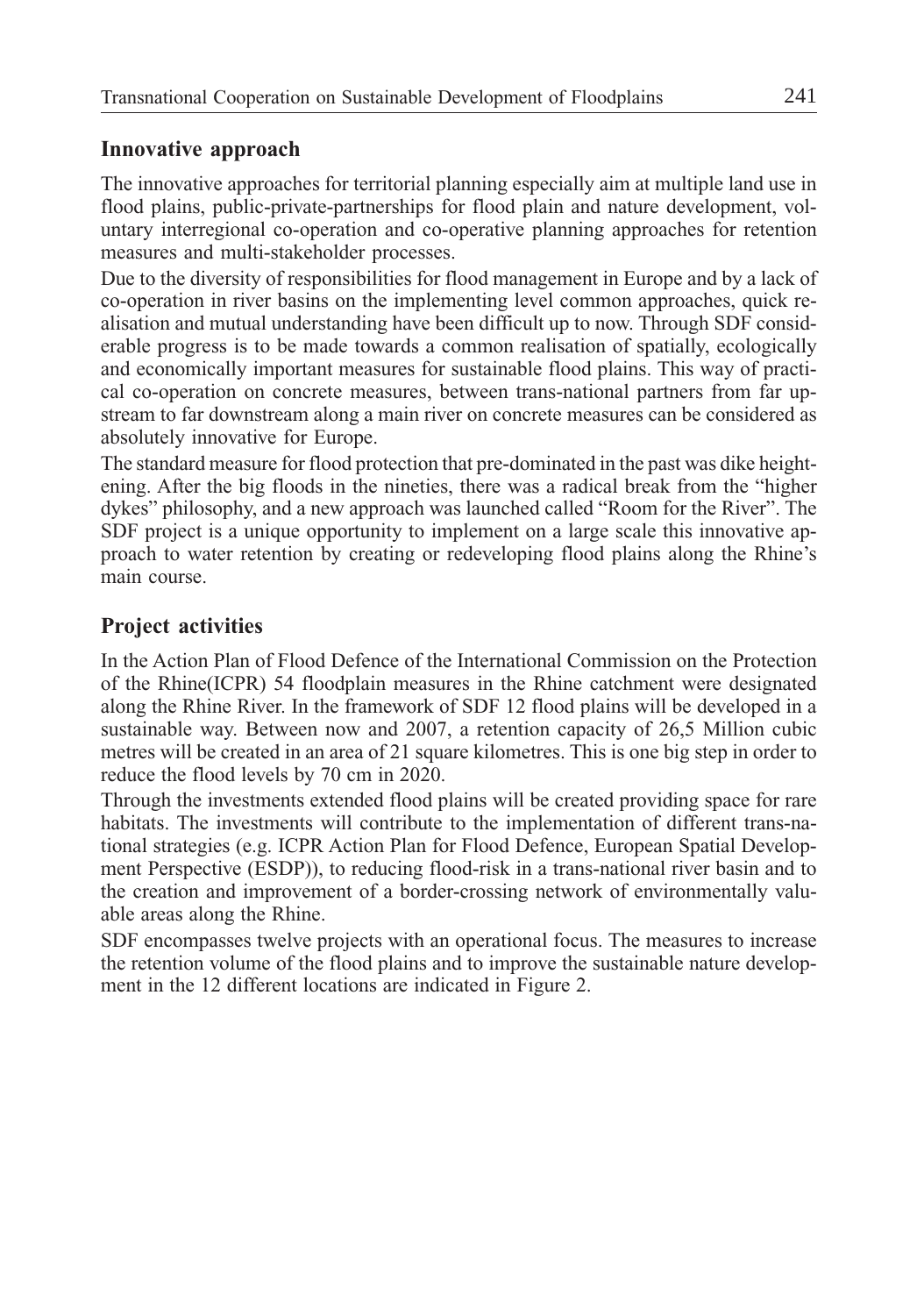

# **SDF Actions**

- Dike relocation
- Creation of retention polders
- **Construction of inlet works**
- Creation of side channels  $\mathcal{L}_{\mathcal{A}}$
- Removal of hydraulic obstruction: ferry causeway  $\Box$
- $\Box$ Lowering of floodplain area
- $\mathcal{L}_{\mathcal{A}}$ **Ecological flooding**
- Nature development  $\mathbb{R}^n$
- $\Box$ Environmental Impact Assessment (EIA) studies
- $\overline{\phantom{a}}$ **Feasibility studies**
- **Public communication**

Figure 2. Location of the SDF pilot projects and the planned activities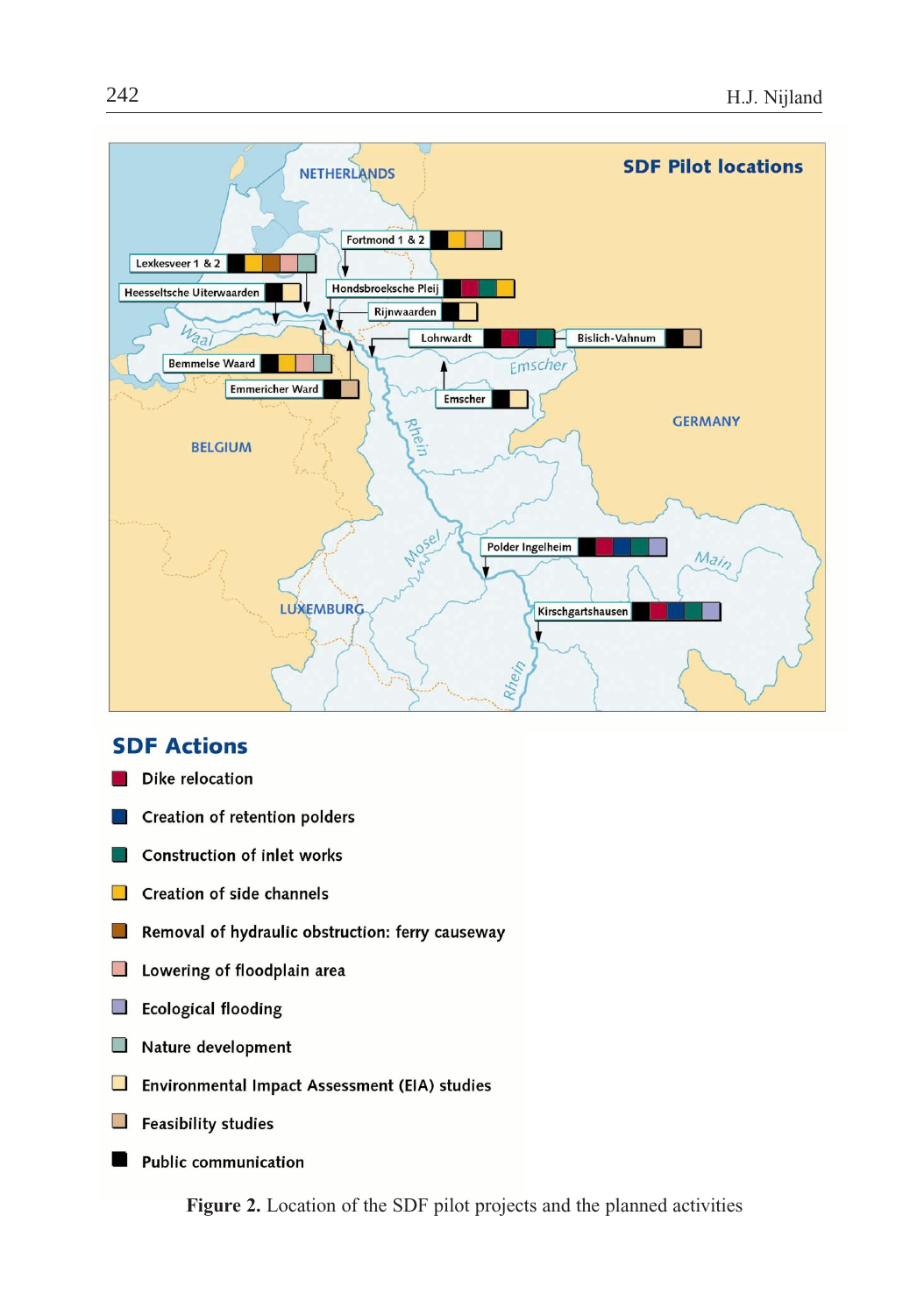# Transnational Cooperation

#### The development of the project

A major condition for obtaining EU-funding through the INTERREG IIIb program is trans-national co-operation. This means that organisations working on flood protection and nature development (or other priorities and measures indicated in the INTERREG IIIb program) in the different countries in North West Europe have to co-operate with each other, not only during the preparation of a project application for the financing, but even more important is that the co-operation during the implementation of the project continues on the basis of agreed common actions in the project proposal. The overall aim of the joint effort is to secure a sustainable future for river basins.

The international contacts established during the implementation of the IRMA program proved to be very useful in the search for partner organisations. Potential partner organisations from the countries in the North West Europe (NWE) region were invited to a workshop in the Netherlands in October 2003. The main purpose of the workshop was to find partners for the preparation of project proposals eligible for funding under the INTERREG IIIb program. During this workshop the outline of several project proposals could be prepared. One of the projects was the SDF-project.

A SDF Task force, consisting of members of the partner organisations (pilot project leaders, INTERREG IIIb co-ordinators), was formed. The Task Force worked on the various sections of the project application. The Task Force was supported by a consultant familiar with preparing INTERREG IIIb project applications. The draft project application proposals were discussed with the partner organisations in plenary sessions.

An eligible SDF project application was submitted in April 2003, and conditionally approved in June 2003 by the Programme Steering Committee of the NWE INTERREG IIIb program. The final approval was received in September 2003, after clarification of some questions from the Joint Technical Secretariat(JTS) in Lille.

Already during the preparation of the SDF project proposal close relationships and good cooperation developed between the representatives of the partner organisations. The SDF project covers a period of 5,5 years, from 1 January 2003 – June 2008.

#### Partners in flood protection and nature development

Three Dutch partners and five German partners implement flood prevention measures in an integrated way along the river Rhine.

- Directorate General for Public Works and Water Management- Directorate East Netherlands (RWS-DON): Hondsbroekse Pleij, Lexkesveer, Heesseltse uiterwaarden
- Service for Land and Water Management (DLG-Gelderland): Bemmelse waard, Rijnwaarden
- Service for Land and Water Management (DLG-Overijssel): Fortmond
- Struktur- und Genehmigungsdirektion Süd (SGD-S): Polder Ingelheim
- Emschergenossenschaft (EG): Emscher
- Deichschau Haffen-Mehr (DS HM): Lohrwardt
- Gewässerdirektion Nördlicher Oberrhein (GWD-NOR): Polder Kirschgartshausen
- Naturschutzstation Kranenburg-NABU: Emmericher Ward, Bislich Vahnum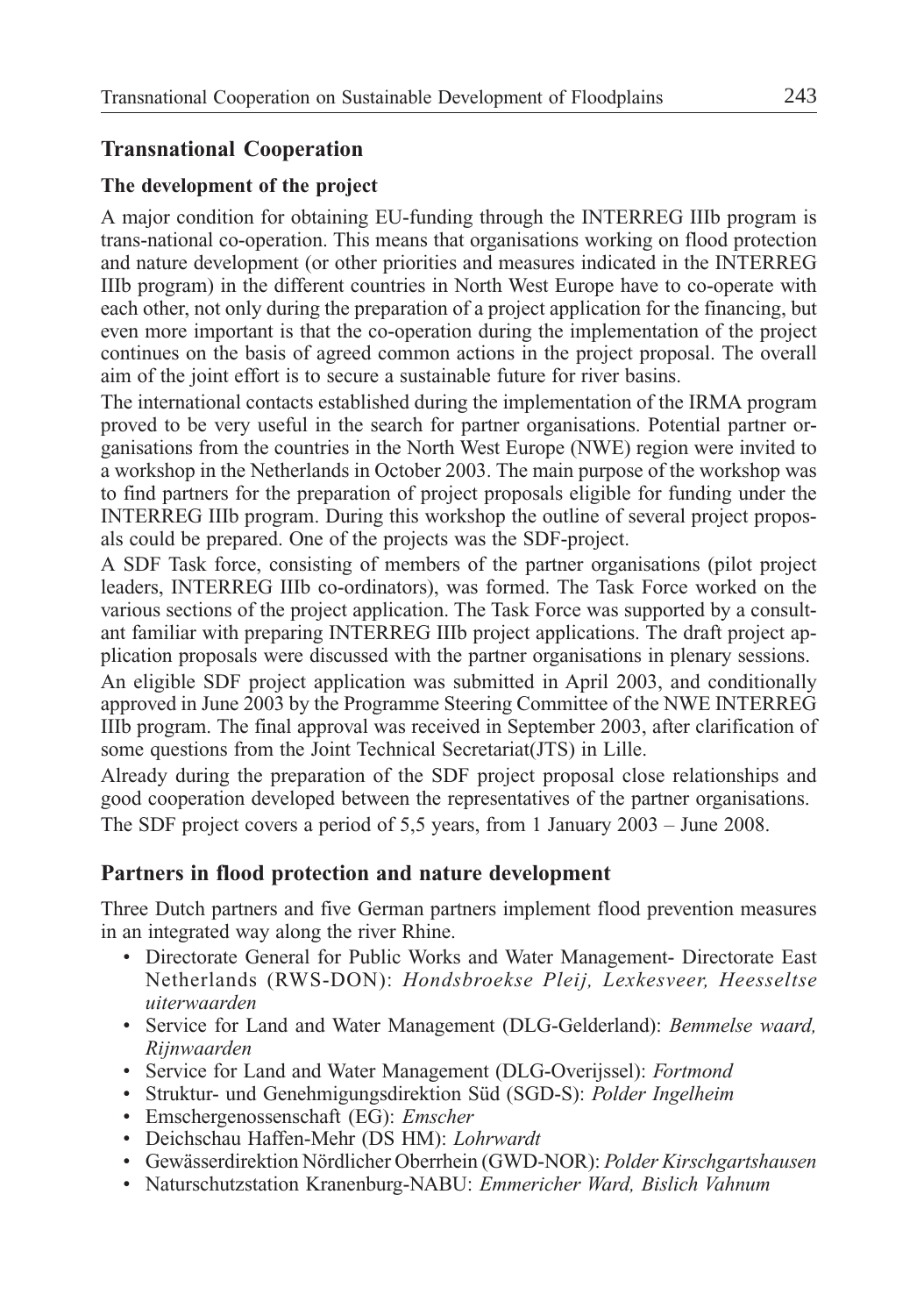# Common activities

The SDF approach is:

- To link the Actions in the 12 pilot locations. combine planning and implementation experiences;
- To exchange /transfer of know-how and experience between partners on a concrete and practical level;
- To reach common solutions for the issues addressed;
- To engage national, regional and local authorities and organisation, representatives of general public, NGO's, environmentalists and private sector at the pilot locations.

Learning from each other's experience is one major aspect of the SDF partners but it is also about the information exchange between specialists (e.g. engineers, landscape architects, biologists), the different administrative levels (national, provincial, local) and the sectors (e.g. agriculture, citizens, nature NGO's).

The partners work together on the key questions of SDF and on innovative solutions for the measures in different locations within trans-national working groups .Thus, the common approach, the common outputs and the exchange/transfer of experience within the partnership and outside of the project will be ensured.

The partner organisations plan to exchange personnel (staff, workers) when implementing the SDF project activities. Through this attachment training partners can support each other in designing, planning and implementing their own activities. The specific training issues, the attachment training programme will be determined in the working group meetings.

# Project management

The flowchart (Figure 3) shows the organisational structure of the SDF project. There are 5 key units, working closely together: the SDF-secretariat (SPS), the Trans-national Partner Group (TPG), the thematic Working Groups (WG), the Steering Group (SG). Rijkswaterstaat-East Netherlands Directorate (RWS-DON) is the Lead Partner of the

SDF project. The SDF project Secretariat is located at the headquarters of RWS-DON in Arnhem -The Netherlands. The SDF project secretariat is responsible for:

- Overall progress control of the project;
- The organisation of common (trans-national) project activities;
- Communication activities;
- The half-yearly financial and progress reporting to Joint Technical Secretariat (JTS) of the INTERREG IIIb NWE programme in Lille-France.

A contact person of each SDF project will ensure good co-operation and information exchange. Every SDF partner is responsible for the financial affairs of the implementation of their investments and actions.

The TPG has the responsibility for the decisions on co-ordination of the working groups and reaching the trans-national aims and the overall objectives of SDF.

The SG has an important role in securing commitment from each partner during the whole SDF project period. By taking up the directors of each partner the project leaders of the partners in the TPG can more easily address them on their support for SDF. The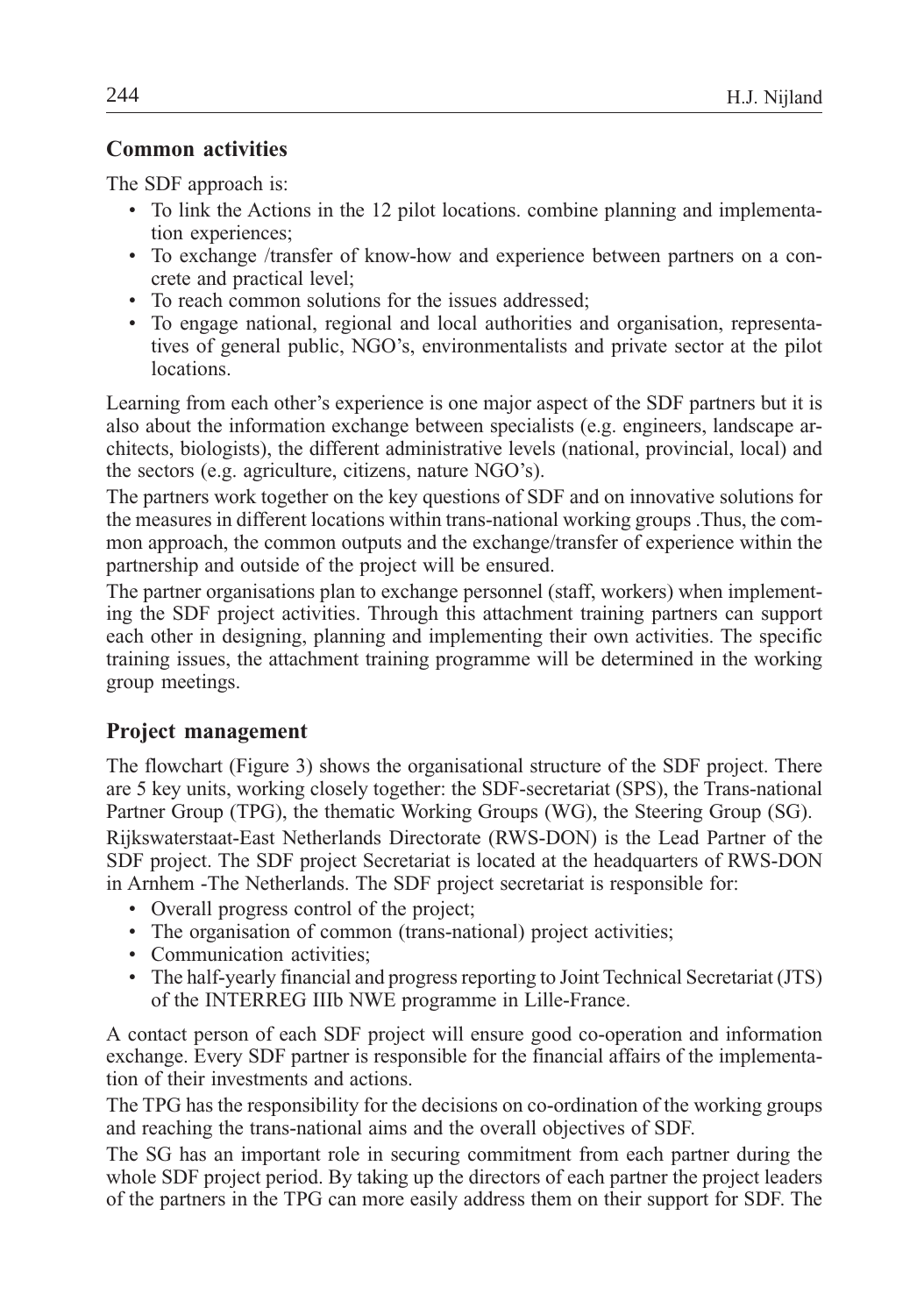SG has a role in helping to overcome possible problems with the progress or budgets. Co-operation in the SG will force them to think trans-national and makes it easier for them to disseminate their trans-national experiences in their own network.

The three Working Groups consists of thematic relevant representatives of the partners (working group experts) . The working group leaders have an important role in the SDF structure as they co-ordinate the generic research and are the linking pins between the working groups and the TPG. They look after a good tuning of the research done in the working groups with the overall SDF objectives and the working group objectives. They ensure the progress of these common actions. External experts can be involved in common actions of the WG's.

Other INTERREG IIIb projects and international organisations dealing with floodplain development and management are invited to relevant sessions of the working group meetings. At the a Mid-term and Final conference the results of the SDF projects will be presented to interested parties.



Figure 3. Project management structure

# Expected outcomes

The expected outcomes of the SDF-project are:

- Increased retention capacity by  $26.5 \text{ m}^3$  in an area of 21 km<sup>2</sup>
- Increased discharge capacity;
- Better protection of the population against flooding;
- Improved Ecological Main structure;
- Improved multifunctional use of floodplains;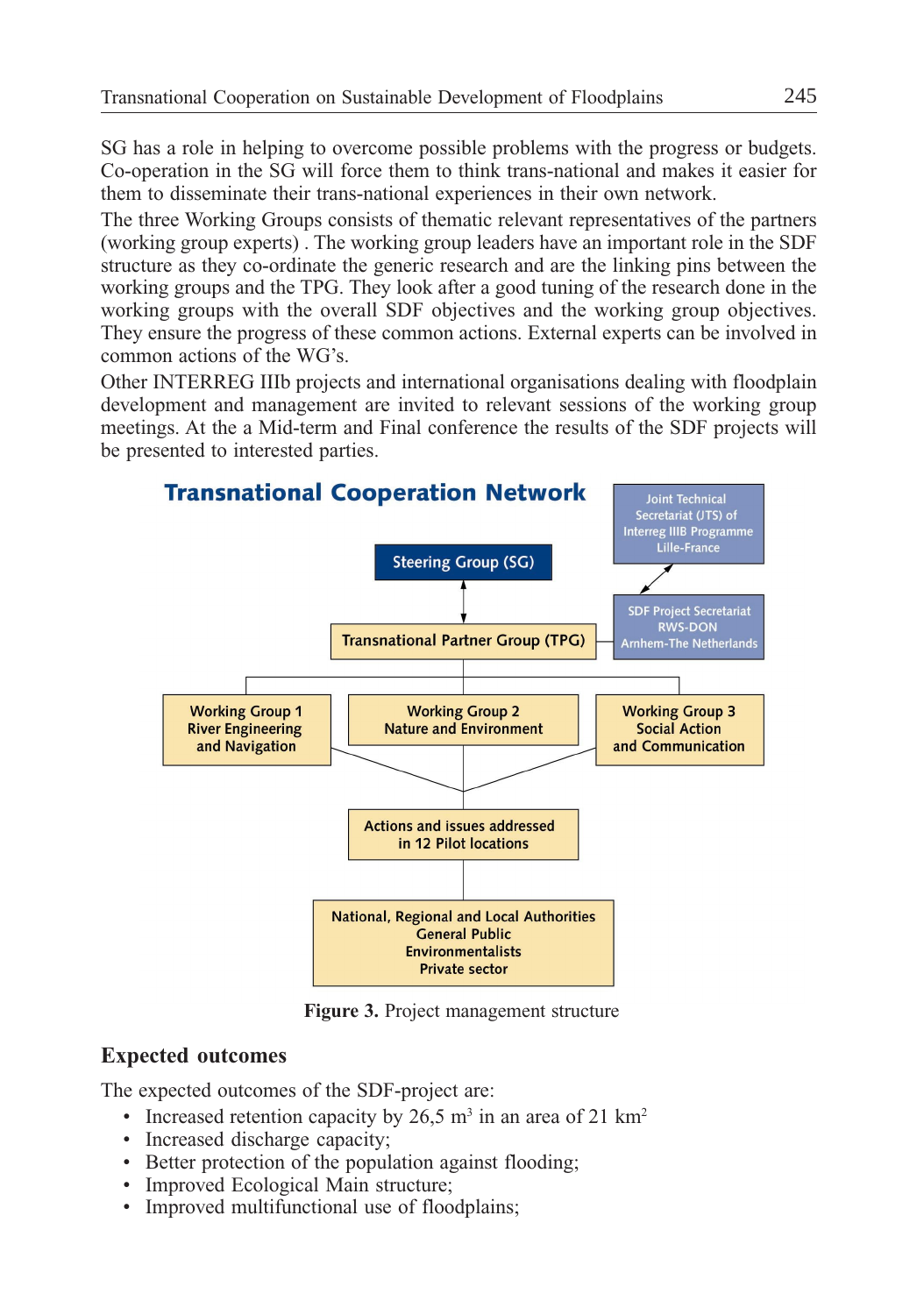- Increased awareness of the inhabitants, research and administrative organisations about high water;
- Upgraded Transnational co-operation network.

SDF's experience on the realisation of sustainable floodplains will be used to improve planning, realisation and maintenance in other river basins throughout Northwest Europe. Sustainability is essential in order to fulfil the requirements of the EU directives as Birds & Habitats Directive as well as the Water Framework Directive. The social interaction of the public in the river catchment is also very important. SDF needs to rise awareness and to get support of the stakeholders for the implementation of flood risk measures in the floodplains.

A good illustration of the value added of trans-national cooperation is the following example.

The Hondsbroeksche Pleij project is located near Arnhem at the point where the river IJssel branches from the Lower Rhine. During high flood the dikes along the IJssel are a bottleneck for the fast discharge of the river. A new dyke will be constructed further inland to create more room for the river. The high-water channel between the old dyke, part of which will be maintained), an the new dyke will discharge more water into the IJssel. That is because a control system (inlet work) is planned in the high-water channel to regulate how much extra water enters the IJssel. Basically, it is a valve that will regulate the flow between the various branches of the Rhine, and means it is an essential link in the chain that protects us against flooding.

In the polder Ingelheim, located near Mainz, the German authorities have already finished their blueprints for the inlet works and will start construction soon. The Hondsbroekse pleij can make use of their practical knowledge as they work on their detailed plans. On top of that by comparing notes when it comes to EU legislation, environmental impact assessments, communication and procurement procedures, extra advantage is gained when the procedures for Hondsbroeksche Pleij are started and the actual construction work can begin.

The results will be disseminated through a network of observers which is expanding at the project makes progress. By demonstrating the added-value floodplains in flood defence, the SDF project hopes to trigger further funding in floodplains development and influence future strategies in the long term.

#### Activities and outcomes to date

Since the project was launched in September 2003, the Trans National Partner Group and the Steering Group had their first meetings and three working groups have been formed around the project's main goals: river engineering, nature and environmental development, social action and communication. Each working group brings its expertise and added value to the different flood plain projects. Environmental impact assessments (EIA), planning permissions and surveys of public opinion have been carried out in most of the selected locations. This includes in-depth studies to assess the impact of the floodplains on groundwater levels a well as other interactions on soil mechanic and sedimentation. In the Emscher location, initial studies demonstrated the need to enlarge the water retention capacity of the floodplain area to  $1.5$  million  $m<sup>3</sup>$ . Furthermore groundwater studies revealed that the subsoil is heavily affected by past mining activities and could impact negatively on a new drainage system. These factors will delay the site's implementation schedule.